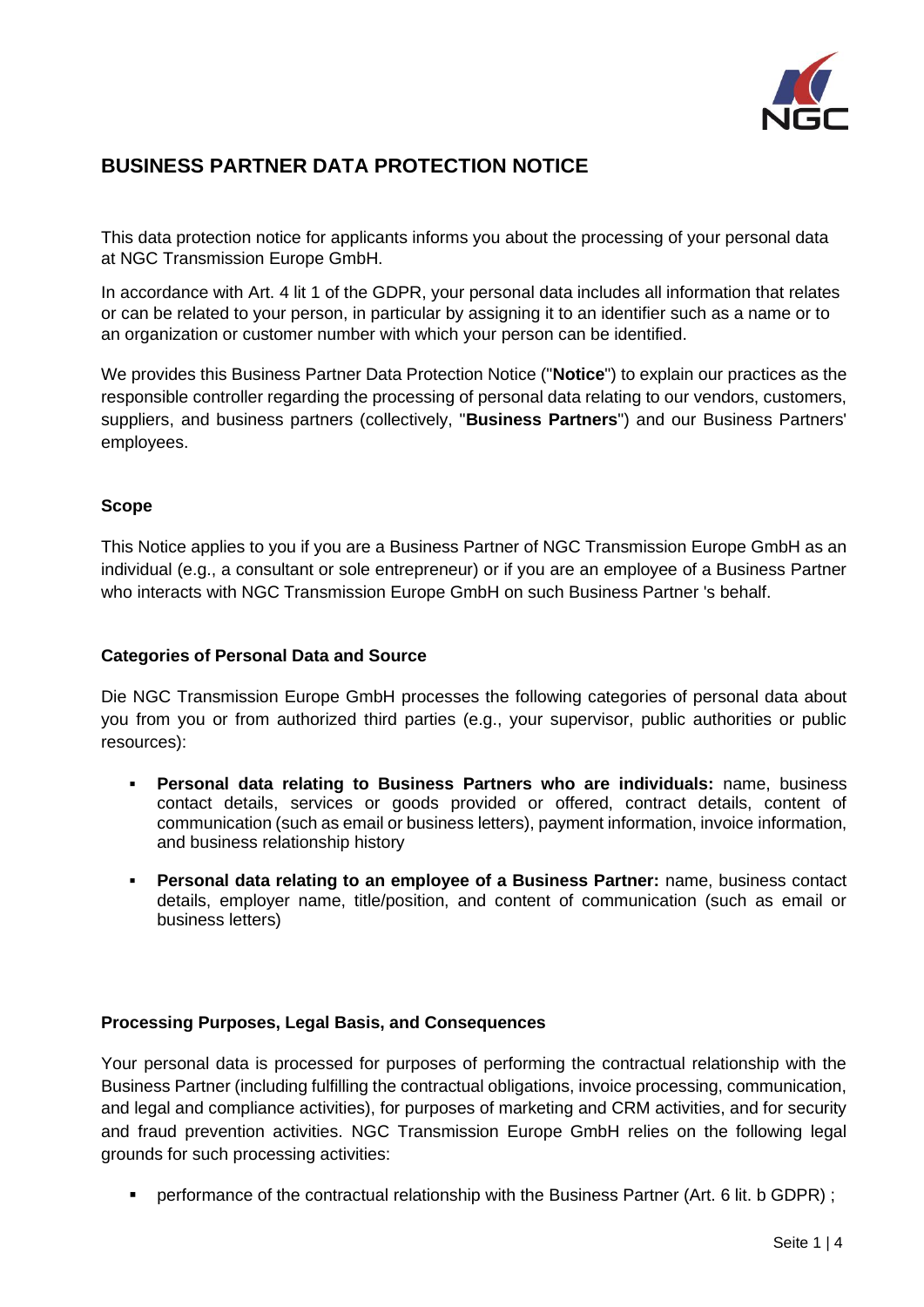

- legitimate interest of NGC Transmission Europe GmbH, NGC Transmission Europe GmbH's affiliates or other third parties (such as governmental bodies or courts) (Art. 6 lit. f GDPR), The legitimate interest could be in particular group-wide information sharing, marketing and CRM activities, prevention of fraud, misuse of IT systems, or money laundering, operation of a whistleblowing scheme, physical security, IT and network security, internal investigations, or potential merger and acquisition activities;
- consent (Art. 6 lit. a GDPR);
- compliance with legal obligations (Art. 6 lit. c GDPR);

The provision of personal data is necessary for the conclusion and/or performance of the Business Partner contract, and is voluntary. However, if you do not provide personal data, the affected Business Partner management and administration processes might be delayed or impossible.

# **Categories of Recipients**

Die NGC Transmission Europe GmbH may engage service providers, acting as processors, in order to provide IT and other administrative support (e.g., service providers who provide account payable support or IT hosting and maintenance support). Those service providers may have access to your personal data to the extent necessary to provide such services.

Furthermore, NGC Transmission Europe GmbH may transfer your personal data to its parent entity, Nanjing High Accurate Drive Equipment Manufacturing Group Co. Ltd., in China befindet, for the purpose of simplifying business processes.

- That means specifically:
- Support for processing in operational management, management and analysis of customer relationships and interactions and related general IT support
- By way of entering into appropriate data transfer agreements based on Standard Contractual Clauses, which are accessible, or taking other measures to provide an adequate level of data protection, we have established that Nanjing High Accurate Drive Equipment Manufacturing Group Co. Ltd. will provide an adequate level of data protection.

Any access to your personal data is restricted to those individuals that have a need to know in order to fulfill their job responsibilities.

NGC Transmission Europe GmbH may also disclose your personal data as required or permitted by applicable law to governmental authorities, courts, external advisors, and similar third parties.

#### **Retention Period**

Your personal data is stored by NGC Transmission Europe GmbH and/or our service providers, strictly to the extent necessary for the performance of our obligations and strictly for the time necessary to achieve the purposes for which the information is collected, in accordance with applicable data protection laws. When NGC Transmission Europe GmbH no longer needs to use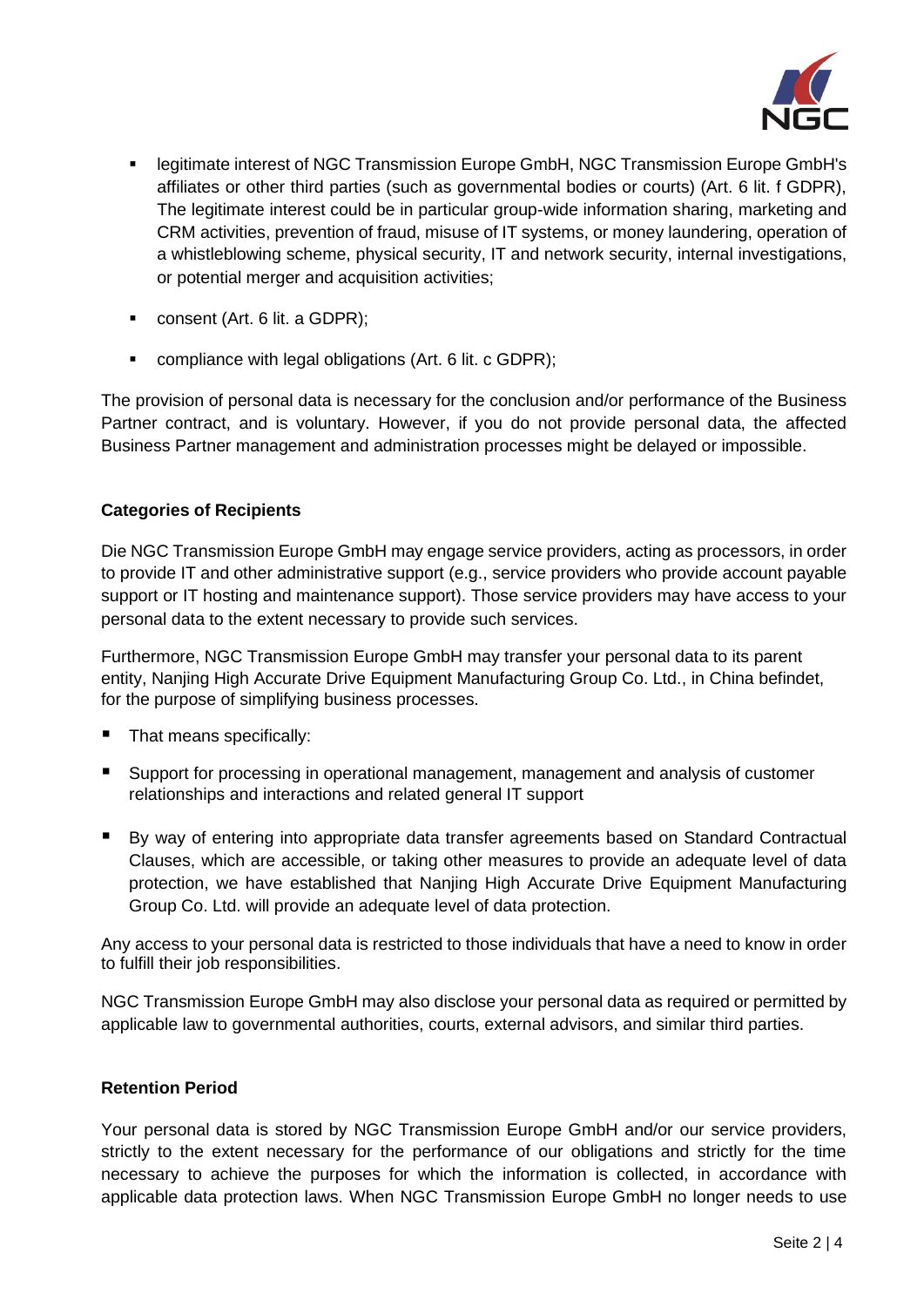

your personal data to comply with contractual or statutory obligations, we will remove it from our systems and records and/or take steps to properly anonymize it so that you can no longer be identified from it, unless we need to keep your information, including personal data, to comply with legal or regulatory obligations to which NGC Transmission Europe GmbH is subject, e.g. statutory retention periods which can result from Commercial Code, the tax law or the money laundering law and usually contain retention periods from 5 to 10 years, or if we need it to preserve evidence within the statutes of limitation, which is usually 3 years but can be up to 30 years.

# **Your Rights**

If you have declared your consent regarding certain types of processing activities, you can withdraw this consent at any time with future effect. Such a withdrawal will not affect the lawfulness of the processing prior to the consent withdrawal.

According to the applicable data protection laws you have the following rights:

- Right of access, Art. 15 GDPR You may have the right to obtain from us confirmation as to whether or not personal data concerning you is processed, and, where that is the case, to request access to the personal data.
- Right to rectification, Art. 16 GDPR

You may have the right to obtain from us the rectification of inaccurate personal data concerning you. Depending on the purposes of the processing, you may have the right to have incomplete personal data completed, including by means of providing a supplementary statement.

■ Right to erasure (right to be forgotten), Art. 17 GDPR

Under certain circumstances, you may have the right to obtain from us the erasure of personal data concerning you and we may be obliged to erase such personal data.

■ Right to restriction of processing, Art. 18 GDPR

Under certain circumstances, you may have the right to obtain from us restriction of processing your personal data. In this case, the respective data will be marked and may only be processed by us for certain purposes.

■ Right to data portability, Art. 20 GDPR

Under certain circumstances, you may have the right to receive the personal data concerning you, which you have provided to us, in a structured, commonly used and machine-readable format and you may have the right to transmit those data to another entity without hindrance from us.

■ Right to object pursuant to Art. 21 General Data Protection Regulation